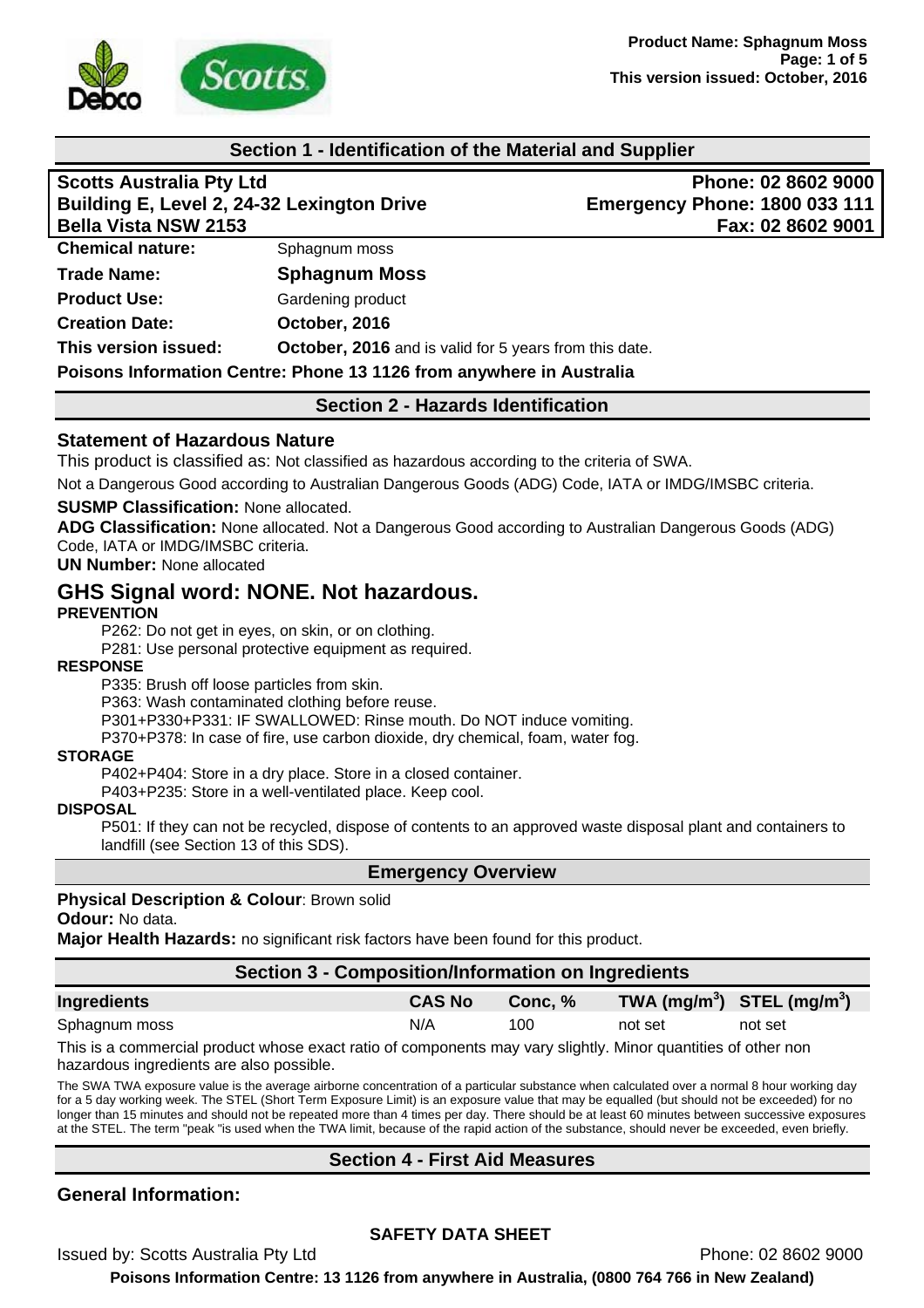

You should call The Poisons Information Centre if you feel that you may have been poisoned, burned or irritated by this product. The number is 13 1126 from anywhere in Australia (0800 764 766 in New Zealand) and is available at all times. Have this SDS with you when you call.

**Inhalation:** No first aid measures normally required. However, if inhalation has occurred, and irritation has developed, remove to fresh air and observe until recovered. If irritation becomes painful or persists more than about 30 minutes, seek medical advice.

**Skin Contact:** Gently brush away excess particles. Wash gently and thoroughly with water (use non-abrasive soap if necessary) for 5 minutes or until chemical is removed.

**Eye Contact:** Quickly and gently brush particles from eyes. Immediately flush the contaminated eye(s) with lukewarm, gently flowing water until the particles are removed, while holding the eyelid(s) open. Obtain medical attention if irritation persists, or if particles are lodged in surface of the eye(s). Take special care if exposed person is wearing contact lenses.

**Ingestion:** If product is swallowed or gets in mouth, do NOT induce vomiting; wash mouth with water and give some water to drink. If symptoms develop, or if in doubt contact a Poisons Information Centre or a doctor.

## **Section 5 - Fire Fighting Measures**

**Fire and Explosion Hazards**: The major hazard in fires is usually inhalation of heated and toxic or oxygen deficient (or both), fire gases. There is little risk of an explosion from this product if commercial quantities are involved in a fire.

Fire decomposition products from this product may be toxic if inhaled. Take appropriate protective measures.

**Extinguishing Media:** In case of fire, use carbon dioxide, dry chemical, foam or water fog.

| <b>Flammability Class:</b>       | No data.                                                                                               |
|----------------------------------|--------------------------------------------------------------------------------------------------------|
| <b>Autoignition temperature:</b> | No data.                                                                                               |
| <b>Lower Flammability Limit:</b> | No data.                                                                                               |
| <b>Upper Flammability Limit:</b> | No data.                                                                                               |
| Flash point:                     | No data                                                                                                |
|                                  | Fire Fighting: If a significant quantity of this product is involved in a fire, call the fire brigade. |
|                                  |                                                                                                        |

## **Section 6 - Accidental Release Measures**

**Accidental release:** Minor spills do not normally need any special cleanup measures. In the event of a major spill, prevent spillage from entering drains or water courses. As a minimum, wear overalls, goggles and gloves. Suitable materials for protective clothing include no specific manufacturer recommendations. Use impermeable gloves with care. Eye/face protective equipment should comprise, as a minimum, protective glasses and, preferably, goggles. If there is a significant chance that dusts are likely to build up in cleanup area, we recommend that you use a suitable dust mask. Otherwise, not normally necessary.

Stop leak if safe to do so, and contain spill. Sweep up and shovel or collect recoverable product into labelled containers for recycling or salvage, and dispose of promptly. Consider vacuuming if appropriate. Recycle containers wherever possible after careful cleaning. After spills, wash area preventing runoff from entering drains. If a significant quantity of material enters drains, advise emergency services. This material may be suitable for approved landfill. Ensure legality of disposal by consulting regulations prior to disposal. Thoroughly launder protective clothing before storage or re-use. Advise laundry of nature of contamination when sending contaminated clothing to laundry.

# **Section 7 - Handling and Storage**

**Handling:** Keep exposure to this product to a minimum, and minimise the quantities kept in work areas. Check Section 8 of this SDS for details of personal protective measures, and make sure that those measures are followed. The measures detailed below under "Storage" should be followed during handling in order to minimise risks to persons using the product in the workplace. Also, avoid contact or contamination of product with incompatible materials listed in Section 10.

**Storage:** Store packages of this product in a cool place. Make sure that containers of this product are kept tightly closed. Keep containers dry and away from water. Keep away from heat and flame. Make sure that the product does not come into contact with substances listed under "Incompatibilities" in Section 10. Check packaging - there may be further storage instructions on the label.

## **Section 8 - Exposure Controls and Personal Protection**

The following Australian Standards will provide general advice regarding safety clothing and equipment:

Respiratory equipment: **AS/NZS 1715**, Protective Gloves: **AS 2161**, Occupational Protective Clothing: AS/NZS 4501 set 2008, Industrial Eye Protection: **AS1336** and **AS/NZS 1337**, Occupational Protective Footwear: **AS/NZS2210**.

## **SAFETY DATA SHEET**

Issued by: Scotts Australia Pty Ltd **Phone: 02 8602 9000** Phone: 02 8602 9000

**Poisons Information Centre: 13 1126 from anywhere in Australia, (0800 764 766 in New Zealand)**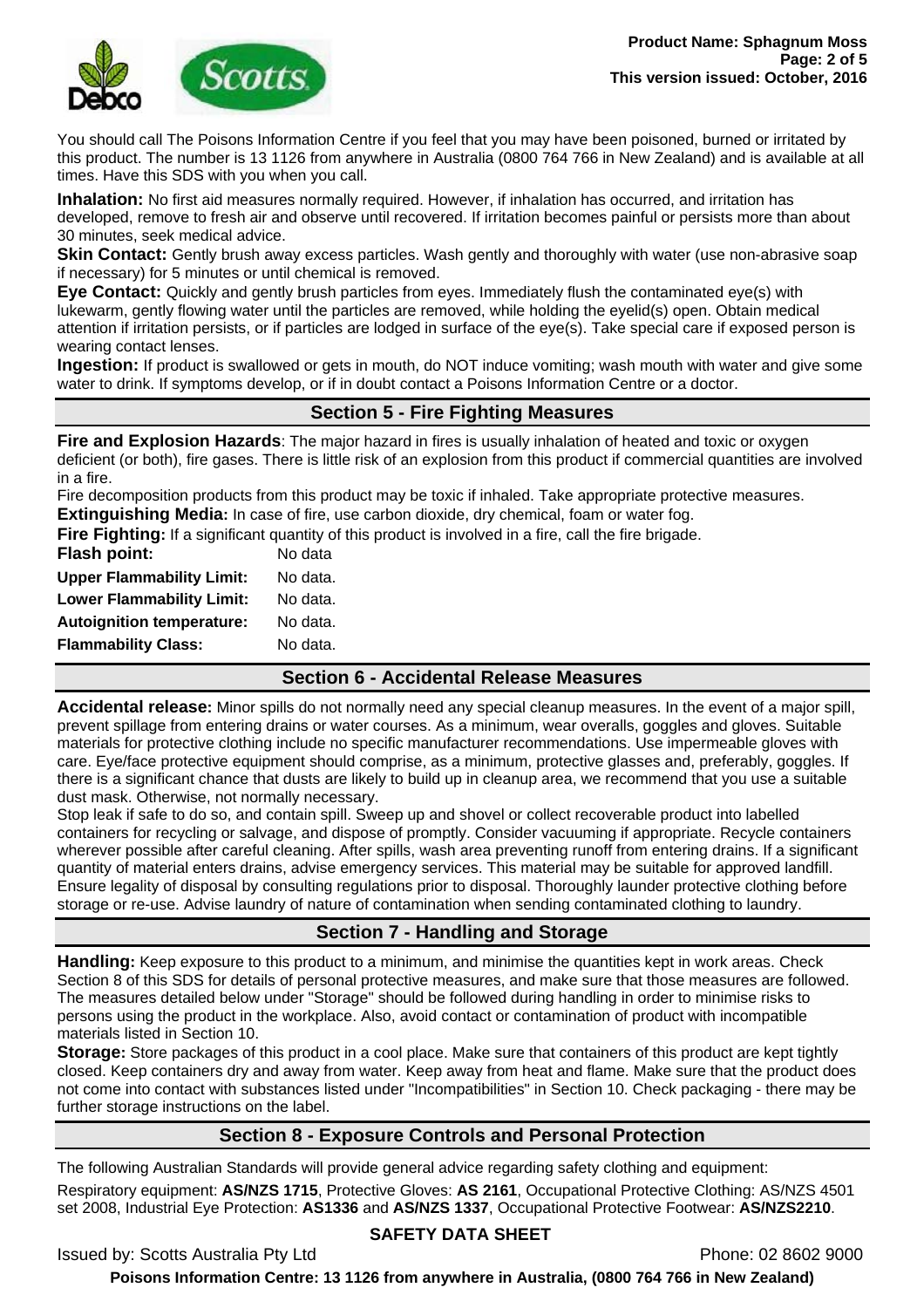

Exposure limits have not been established by SWA for this product.

No special equipment is usually needed when occasionally handling small quantities. The following instructions are for bulk handling or where regular exposure in an occupational setting occurs without proper containment systems. **Ventilation:** This product should only be used where there is ventilation that is adequate to keep exposure below

the TWA levels. If necessary, use a fan.

**Eye Protection:** Eye protection is not normally necessary when this product is being used. However, if in doubt, wear suitable protective glasses or goggles.

**Skin Protection:** You should avoid contact even with mild skin irritants. Therefore you should wear suitable impervious elbow-length gloves and facial protection when handling this product. See below for suitable material types.

**Protective Material Types:** There is no data that enables us to recommend any type except that it should be impermeable.

**Respirator:** If there is a significant chance that dusts are likely to build up in the area where this product is being used, we recommend that you use a suitable dust mask. Otherwise, not normally necessary.

| <b>Section 9 - Physical and Chemical Properties:</b> |                                                 |  |
|------------------------------------------------------|-------------------------------------------------|--|
| <b>Physical Description &amp; colour:</b>            | Brown solid                                     |  |
| Odour:                                               | No data.                                        |  |
| <b>Boiling Point:</b>                                | Not available.                                  |  |
| <b>Freezing/Melting Point:</b>                       | No specific data. Solid at normal temperatures. |  |
| <b>Volatiles:</b>                                    | No data.                                        |  |
| <b>Vapour Pressure:</b>                              | No data.                                        |  |
| <b>Vapour Density:</b>                               | Not applicable.                                 |  |
| <b>Specific Gravity:</b>                             | No data.                                        |  |
| <b>Water Solubility:</b>                             | Insoluble.                                      |  |
| pH:                                                  | 4.0-4.5 $(1:2.5 \text{ v/v}$ aqueous mixture)   |  |
| <b>Volatility:</b>                                   | No data.                                        |  |
| <b>Odour Threshold:</b>                              | No data.                                        |  |
| <b>Evaporation Rate:</b>                             | Not applicable.                                 |  |
| <b>Coeff Oil/water Distribution:</b>                 | No data                                         |  |
| <b>Viscosity:</b>                                    | Not applicable.                                 |  |
| <b>Autoignition temp:</b>                            | No data.                                        |  |

# **Section 10 - Stability and Reactivity**

**Reactivity:** This product is unlikely to react or decompose under normal storage conditions. However, if you have any doubts, contact the supplier for advice on shelf life properties.

**Conditions to Avoid:** This product should be kept in a cool place, preferably below 30°C. Keep containers tightly closed. Containers should be kept dry. Keep away from heat, flames and sparks.

**Incompatibilities:** strong oxidising agents.

**Fire Decomposition:** Combustion forms carbon dioxide, and if incomplete, carbon monoxide and possibly smoke. Water is also formed. May form nitrogen and its compounds, and under some circumstances, oxides of nitrogen. Occasionally hydrogen cyanide gas in reducing atmospheres. Carbon monoxide poisoning produces headache, weakness, nausea, dizziness, confusion, dimness of vision, disturbance of judgment, and unconsciousness followed by coma and death.

**Polymerisation:** This product will not undergo polymerisation reactions.

## **Section 11 - Toxicological Information**

**Local Effects:** 

**Target Organs:** There is no data to hand indicating any particular target organs.

## **Classification of Hazardous Ingredients**

No ingredient mentioned in the HSIS Database is present in this product at hazardous concentrations.

## **Potential Health Effects**

# **Inhalation:**

## **SAFETY DATA SHEET**

Issued by: Scotts Australia Pty Ltd **Phone: 02 8602 9000** 

**Poisons Information Centre: 13 1126 from anywhere in Australia, (0800 764 766 in New Zealand)**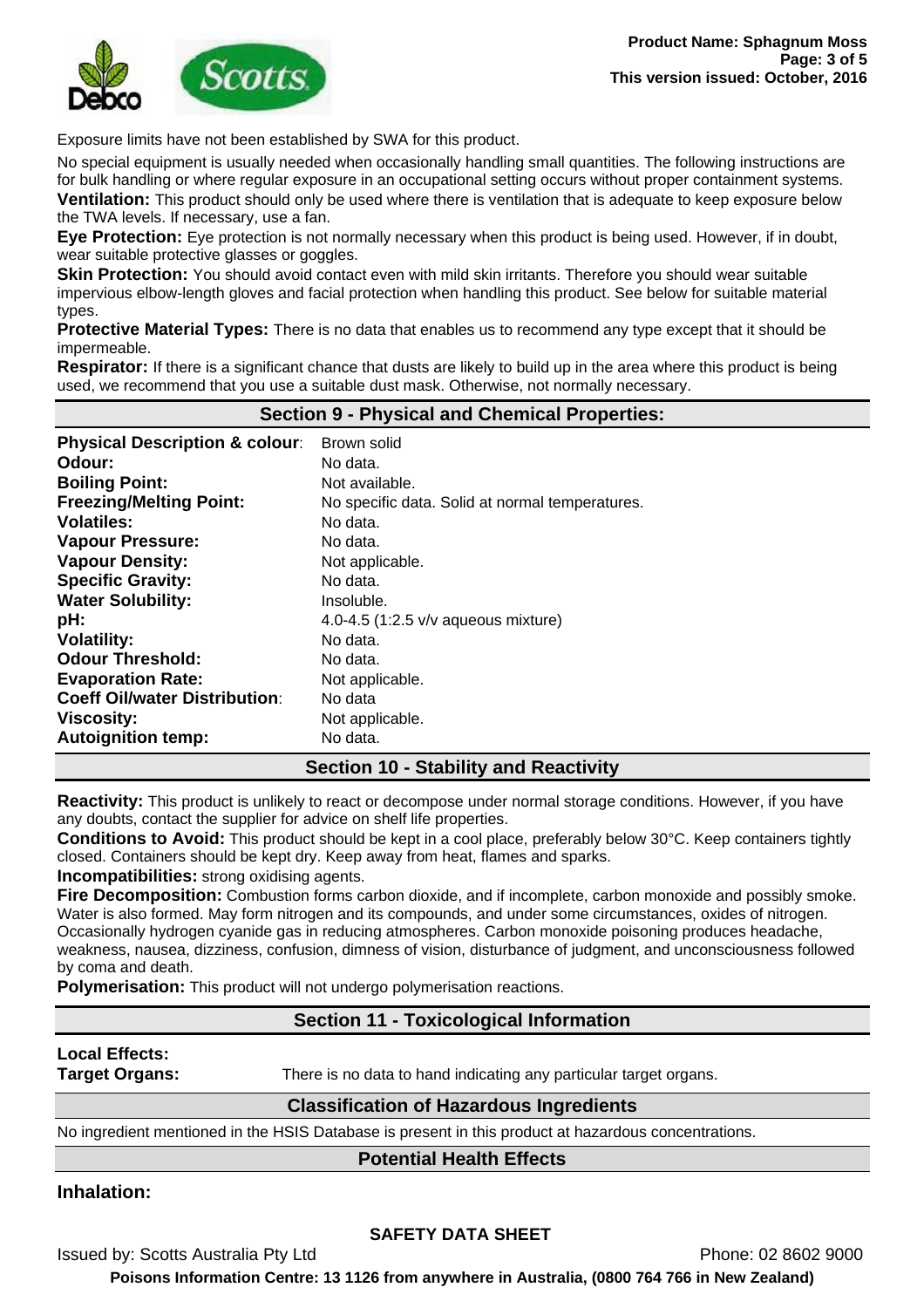

**Short Term Exposure:** Available data indicates that this product is not harmful. However product may be mildly irritating, although unlikely to cause anything more than mild transient discomfort.

**Long Term Exposure:** Long term inhalation of high amounts of any nuisance dust may overload lung clearance mechanism. No data for health effects associated with long term inhalation.

## **Skin Contact:**

**Short Term Exposure:** Available data indicates that this product is not harmful. It should present no hazards in normal use. However product may be irritating, but is unlikely to cause anything more than mild transient discomfort. **Long Term Exposure:** No data for health effects associated with long term skin exposure.

## **Eye Contact:**

**Short Term Exposure:** This product is likely to be mechanically irritating. If exposure is minor or brief, no long term effects should result. However, if material is not removed promptly, scratches to surface of the eye may result with long term consequences.

**Long Term Exposure:** No data for health effects associated with long term eye exposure.

#### **Ingestion:**

**Short Term Exposure:** Significant oral exposure is considered to be unlikely. However, this product may be irritating to mucous membranes but is unlikely to cause anything more than transient discomfort.

**Long Term Exposure:** No data for health effects associated with long term ingestion.

#### **Carcinogen Status:**

**SWA:** No significant ingredient is classified as carcinogenic by SWA.

**NTP:** No significant ingredient is classified as carcinogenic by NTP.

**IARC:** No significant ingredient is classified as carcinogenic by IARC.

## **Section 12 - Ecological Information**

Insufficient data to be sure of status. Expected to not be an environmental hazard.

## **Section 13 - Disposal Considerations**

**Disposal:** This product may be recycled if unused, or if it has not been contaminated so as to make it unsuitable for its intended use. If it has been contaminated, it may be possible to reclaim the product by filtration, distillation or some other means. If neither of these options is suitable in-house, consider controlled incineration, or contact a specialist waste disposal company.

## **Section 14 - Transport Information**

**UN Number:** This product is not classified as a Dangerous Good by ADG, IATA or IMDG/IMSBC criteria. No special transport conditions are necessary unless required by other regulations.

## **Section 15 - Regulatory Information**

**AICS:** This product is compliant with NICNAS regulations.

# **Section 16 - Other Information**

#### **This SDS contains only safety-related information. For other data see product literature.**

| <b>Acronyms:</b> |
|------------------|
|------------------|

| <b>ADG Code</b>     | Australian Code for the Transport of Dangerous Goods by Road and Rail (7 <sup>th</sup> edition)                        |
|---------------------|------------------------------------------------------------------------------------------------------------------------|
| <b>AICS</b>         | Australian Inventory of Chemical Substances                                                                            |
| <b>SWA</b>          | Safe Work Australia, formerly ASCC and NOHSC                                                                           |
| <b>CAS number</b>   | <b>Chemical Abstracts Service Registry Number</b>                                                                      |
| <b>Hazchem Code</b> | Emergency action code of numbers and letters that provide information to emergency<br>services especially firefighters |
| <b>IARC</b>         | International Agency for Research on Cancer                                                                            |
| <b>NOS</b>          | Not otherwise specified                                                                                                |
| <b>NTP</b>          | National Toxicology Program (USA)                                                                                      |
| <b>R-Phrase</b>     | <b>Risk Phrase</b>                                                                                                     |
| <b>SUSMP</b>        | Standard for the Uniform Scheduling of Medicines & Poisons                                                             |
| <b>UN Number</b>    | <b>United Nations Number</b>                                                                                           |

# **SAFETY DATA SHEET**

Issued by: Scotts Australia Pty Ltd **Phone: 02 8602 9000** Phone: 02 8602 9000 **Poisons Information Centre: 13 1126 from anywhere in Australia, (0800 764 766 in New Zealand)**